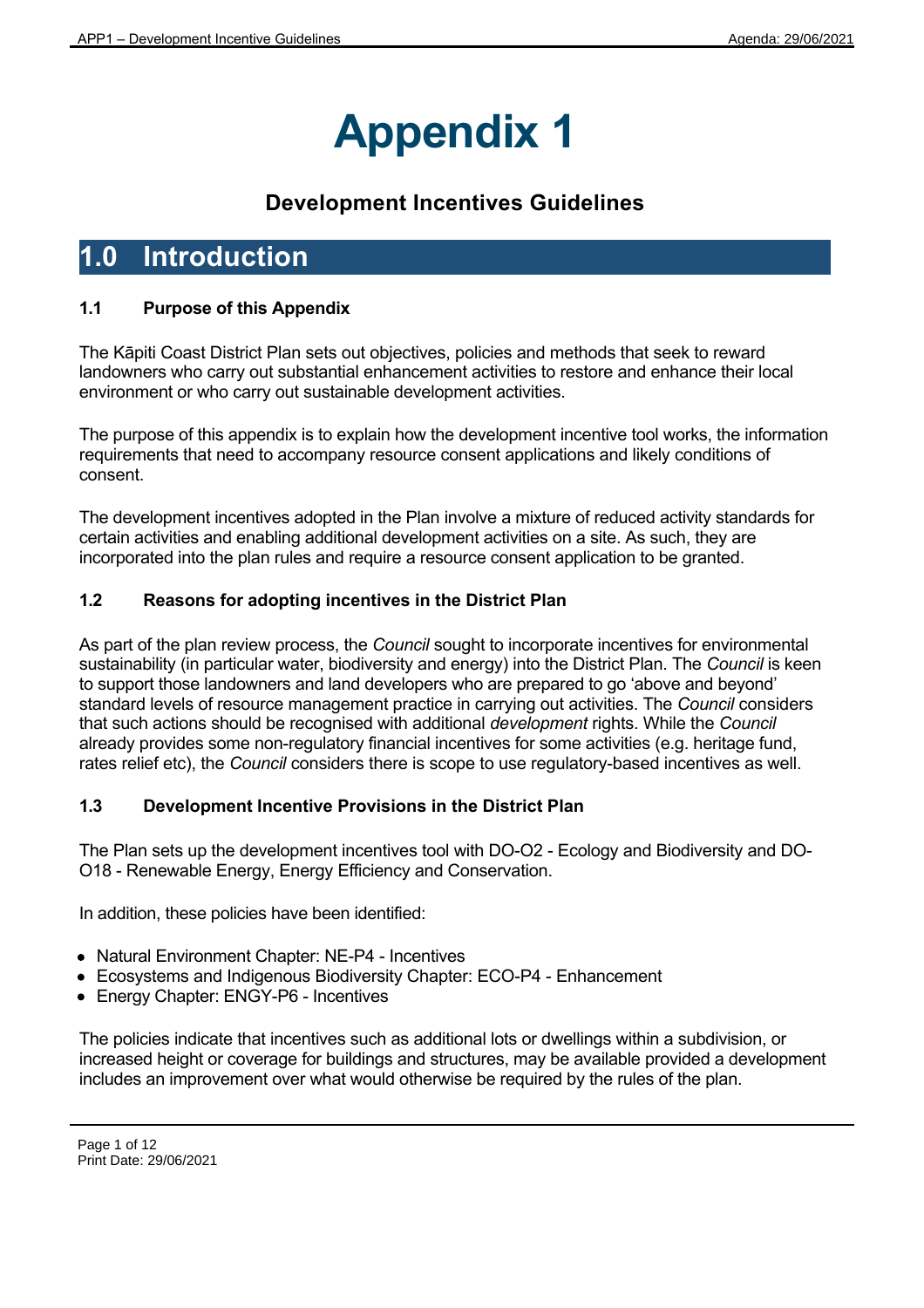The policies note a number of parameters to this opportunity:

- There needs to be a net benefit (the benefit of the enhancement / improvement outweighs the cost of the additional development)
- The net benefit should be "substantial", relative to the base case (being the development complying with standard rules and provisions)
- The benefit should be located in the area of the development (not transferred elsewhere)
- The benefit needs to be on-going, long term.

The types of enhancements sought by the policies are:

- protection and enhancement of a local area of indigenous vegetation or terrestrial habitat for indigenous fauna;
- protection and enhancement of water quality (including quantity management that affects water quality) and/or improved habitats for indigenous fauna in aquatic ecosystems;
- use of exemplary methods to promote the efficient end use of energy and renewable energy generation.

# **2.0 Development Incentives**

# **2.1 Overview of the Development Incentives**

Incentives are provided across a number of key activities that are likely to create a benefit for the environment in the three focus areas for the Council, being biodiversity, water quality and energy efficiency and generation.

The incentives also recognise that significant benefits can occur for the environment at a range of scales. First and foremost, the Council is keen to recognise those development activities that go 'above and beyond' current development practices in the District. However, in recognition that there is also the possibility of cumulative benefits for the environment from many individuals doing environmental enhancement activities (albeit on a smaller scale), incentives are also provided for smaller scale activities.

In most cases, a restricted discretionary activity resource consent will be required to ensure that the effects of the proposed activity, including any effects resulting from a development incentive, can be properly assessed by the Council to ensure it still meets the requirements of the RMA. Accordingly, the plan rules contain the 'triggers' for the development incentives.

Only one incentive can be earned for any land which is held as a single lot at the date of notification of the District Plan, in a ten year period, so it is not possible to earn an incentive for biodiversity and another separate one for water quality however an incentive can be made up of multiple benefits as set out in section 2.5 of the guideline. The incentives will be recorded against each lot using the incentive earned. The exception is for rural zoned land which is of sufficient area to be subdivided into two or more new lots as a restricted discretionary activity. In that case more than one incentive is available if multiples of 100 points are earned, for example by the creation of 4 or 6 hectares of ecological corridor, but with an upper limit of twice the density (or half of the minimum average lot size) for the zone

# **2.2 Biodiversity related activities and incentives**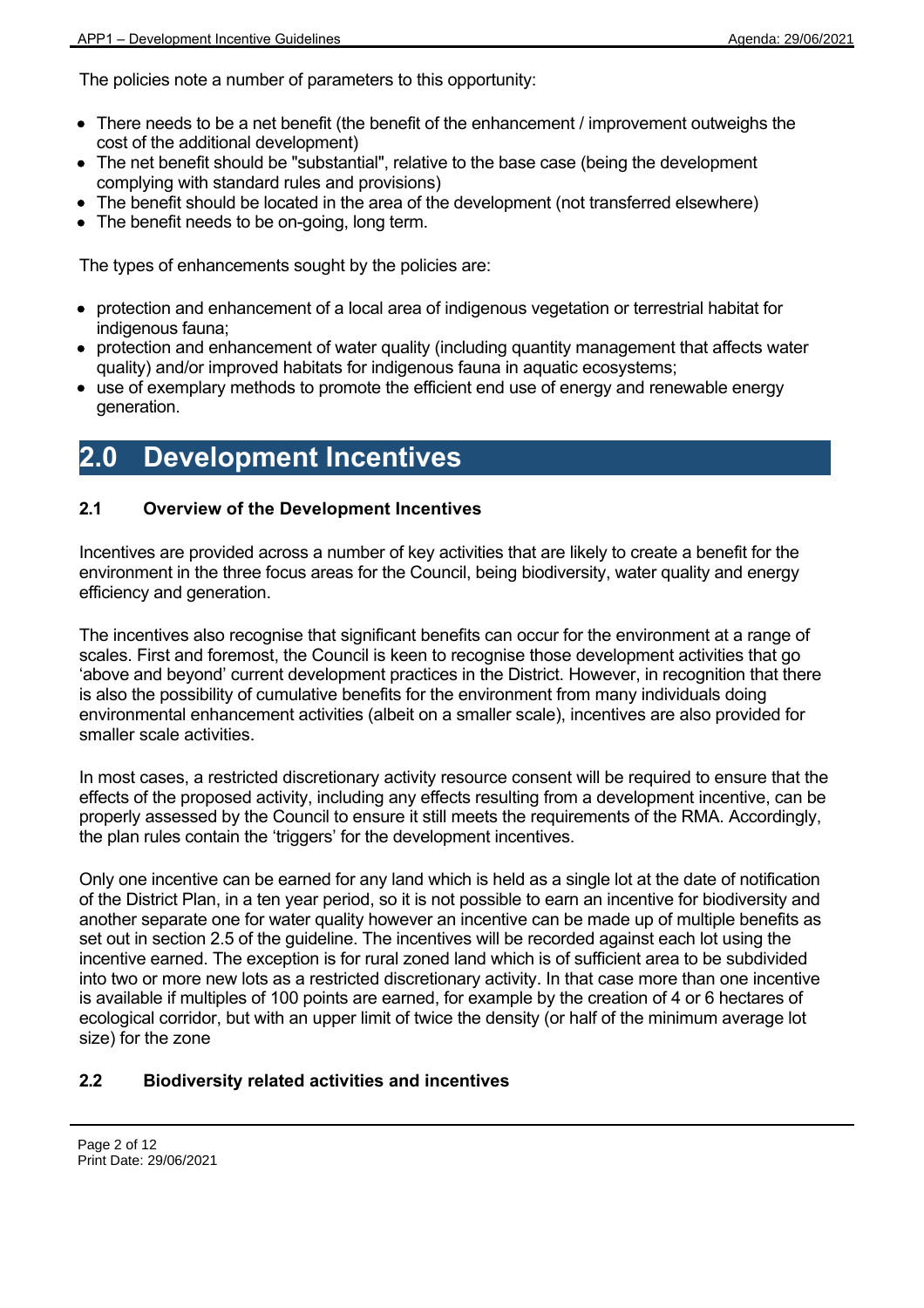The following four packages are available within the biodiversity incentive. They apply in the Rural, Living and Working Zones.

- 1. Restoration and enhancement of natural wetlands, in priority areas for enhancement, including an indigenous vegetation buffer of at least 20m wide, making a new planted area greater than 1ha (100 points). Smaller areas of restoration and enhancement of natural wetlands including indigenous planting buffer may earn up to 20 points.
- 2. Linking up areas of fragmented native bush to create ecological corridors, in priority areas for enhancement. New indigenous planting must be at least 2ha in area and create a link between identified bush fragments in recognised corridors (100 points). Smaller areas of planting contributing towards linkage of ecological corridors may earn up to 20 points.
- 3. Enlargement of existing areas of indigenous bush where they remain unconnected to an ecological corridor. New planting must be at least 3ha (100 points). Smaller areas of new indigenous planting may earn up to 20 points.
- 4. For coastal areas: in the rural zones with a coastal boundary, re-shaping and re-planting restoration of the dune environment for the full width of the site and a depth of 30m. Development must also meet all other District Plan requirements, including yards and building set-backs from the seaward boundary (Zero points, full provision required for incentive)

For each of the wetland, ecological corridor and indigenous bush enhancement planting activities the following incentives are available:

- 1 additional subdivision lot with the minimum lot size of the zone in which it is located, and not counted towards the average lot size, available three years after the planting has occurred (100 points required), or
- Ability to create additional residential unit on site (100 points required), or
- 5% additional building coverage on site (20 points required).

In respect of the coastal dune restoration activity, the following incentive applies:

- For the rural zone dune restoration, the creation of an additional lot, or
- Ability to create additional residential unit on the site.

# **2.3 Water quality activity and incentives**

The following three packages are available within the water quality incentive. They apply to land in the Rural and Working Zones and are in addition to any other Council requirements.

- 1. Enhancement planting of at least 2ha along riparian margins in rural areas that helps to link isolated areas of bush together (100 points)
- 2. Retirement of erosion-prone rural land (mapped) through enhancement planting of at least 2ha (100 points)
- 3. New or existing commercial and industrial developments that achieve removal of at least 75% of contaminants (suspended solids) from stormwater on site, using a constructed wetland, or infiltration system, or re-vegetation, or sand filter, or bio-filtration (20 points for each 200m<sup>2</sup> of site treated, up to a maximum of 100 points).

For both of the enhancement planting-based activities the following incentive is available:

• 1 additional subdivision lot with the minimum lot size of the zone in which it is located, and not counted towards the average lot size, available three years after the planting has occurred (100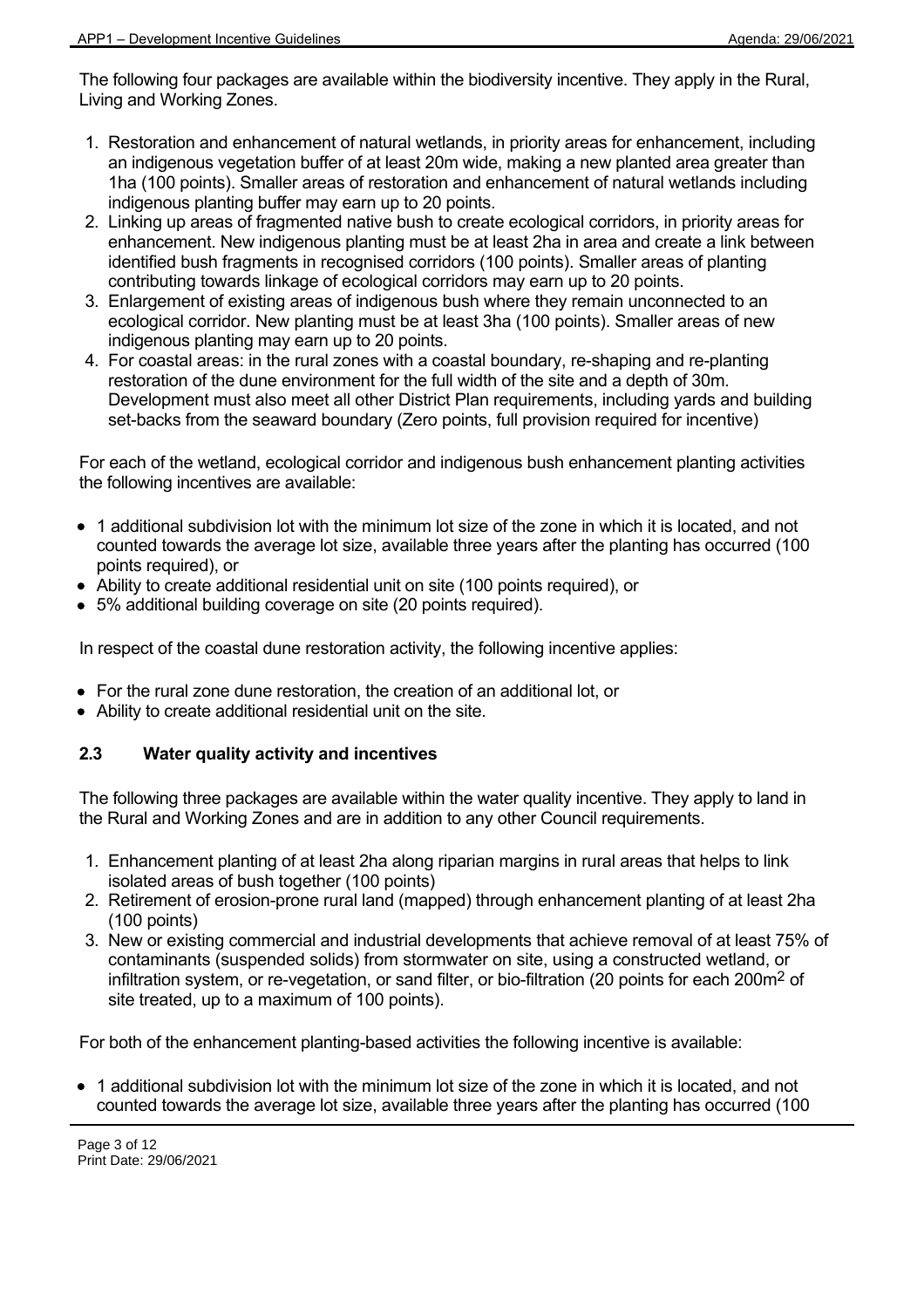points required), or

Ability to create additional dwelling on site, (100 points required), or

In respect of stormwater management activities on business zoned land (retail, commercial and industrial sites), the following incentive is available:

- For industrial activities, for every 200m<sup>2</sup> of yard or outdoor car parking area treated to remove at least 75% of contaminants (suspended solids), on-site car parking requirements can be reduced by 2 car parking spaces, up to a maximum of 10 car parking spaces for 100 points
- For commercial activities, for every 200m<sup>2</sup> of yard or outdoor car parking area treated to remove at least 75% of contaminants (suspended solids), car parking may be reduced by 2 car parking spaces up to a maximum of 10 car parking spaces for 100 points, or alternatively
- Building height increase by up to 1.5m over the height limit for commercial buildings in the Working Zones (Centres, Civic and Community Zones only, and not available in the Airport Zone or the Paraparaumu Metropolitan Centre). 200 $m<sup>2</sup>$  of treated site equals 25 points and earns the 1.5m height increase.

# **2.4 Energy Efficiency and renewable energy generation activity and incentives**

The following nine packages of energy efficient and renewable energy development components each contribute points to the incentive rating. Water management efficiency is also included as, even with no or relatively low energy efficiency value (reduced hot water volumes used), it supports the sustainability of the building and the public infrastructure required. These nine packages all apply to residential development in the residential zones, although some are also available for commercial (packages 1, 2, 7, 8 and 9) and industrial development (packages 2, 8 and 9).

- 1. Shower heads and dual-flush toilets and at least 70% of other taps and all water-using appliances (washing machine and dishwasher) shall be water-efficient, no incandescent lights and less than 5 ceiling down-lights in the house unless LED and insulated, and energy star rated refrigerator and freezer (10 points)
- 2. For working zones sites, rainwater collection and re-use plumbed into the building (supplying more than half of the water required by the land use) and hydraulic neutrality of site for up to the 1 in 10 year rainfall event, that is stormwater run-off at no greater rate than if the site was vacant and fully vegetated (20 points)
- 3. Solar water heating installed, and hot water cylinder no older than 2004, and insulation wrap to hot-water cylinder and accessible hot water piping. Alternatively, a hot water heat pump installed (20 points)
- 4. Thermal insulation in roof (R4.6), walls (R2.6) and floor (R2.0), above Building Code requirement, draught-stopping to external doors and windows, all windows double-glazed (20 points)
- 5. Green roofs, being a building roof covered with vegetation and a growing medium, planted over a waterproof membrane. It may also include additional layers such as a root barrier and drainage and irrigation system, depending on the type of planting. It will absorb and use rainwater, delay the rate of rainwater run-off, remove some contaminants and improve insulation (20 points)
- 6. Efficient heat pump or log-burner or pellet fire as the main heating source (20 points)
- 7. Correct solar orientation, internal high thermal mass, a concrete slab ground floor with insulation beneath and around slab edges, and natural cross-ventilation (30 points)
- 8. 60% of electrical and heat energy used on the site is generated on-site by renewable sources such as solar, small scale hydro or biomass and wind power (space heating, water heating, electricity generation by photo-voltaic panels or wind turbine) (40 points)
- 9. For residential development, a Homestar rating of 8 or more stars. For commercial or industrial development, a Green Star rating of 4 or more stars. (100 points)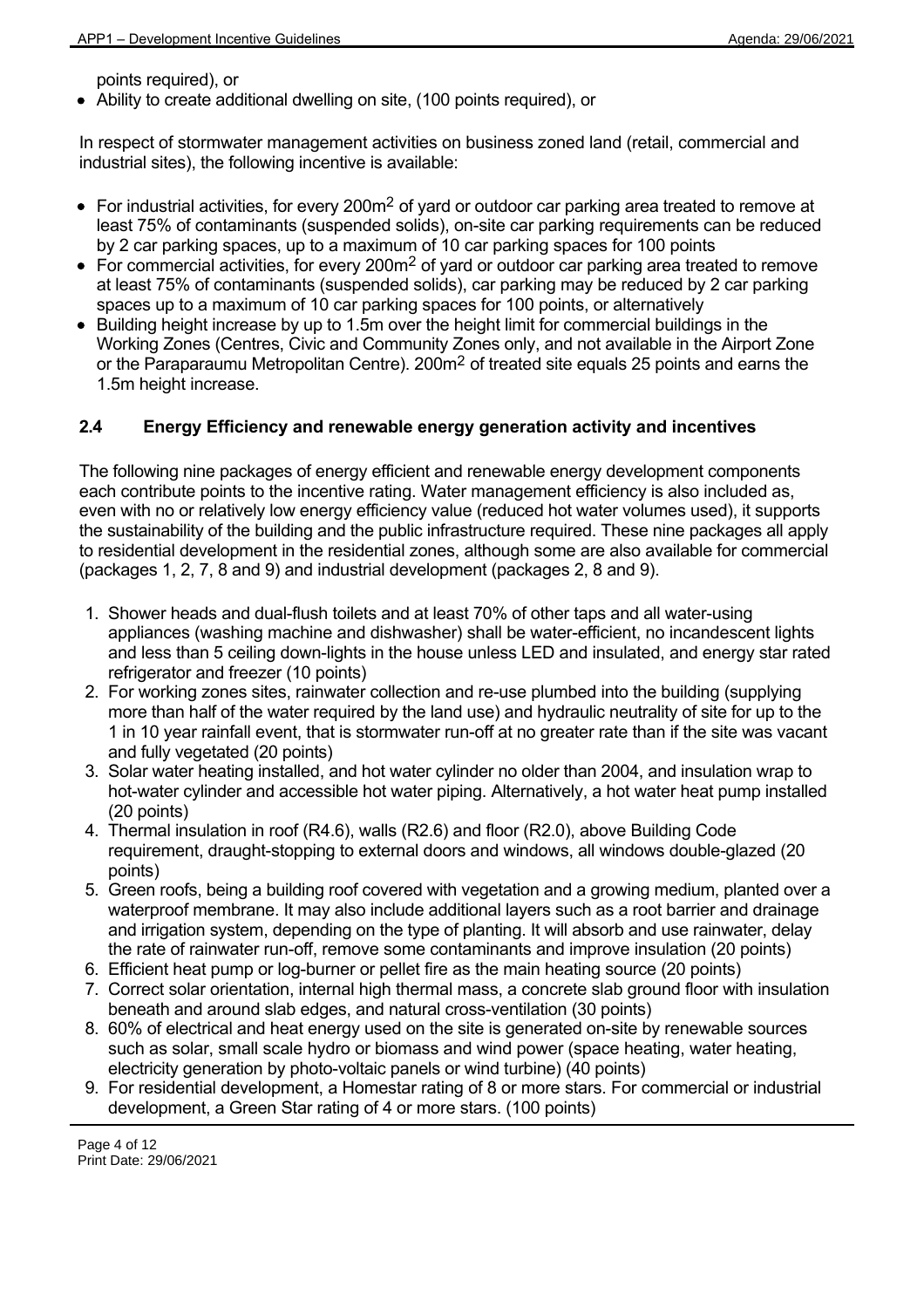As an incentive for the energy efficiency and on-site generation initiatives, the following incentives are offered within the Residential Zones and Beach Residential Zone, (but excluding the Waikanae Garden Precinct, and other low density housing precincts) where 40 points or more are gained by the application of packages above:

- Building coverage may be increased from 35% to 40% for Beach Residential Zone and 40% to 45% for Residential Zones, and
- Height limit may be increased to 9m (from 8m permitted standard), and
- Minimum site size of  $450m<sup>2</sup>$  of one house is excluded from the calculation of minimum average site size (for each new dwelling that has the 40 or more points from sustainability packages applied).

Note that the incentive is also available for alterations and additions to existing dwellings, to ensure that existing houses as well as new houses have access to a development incentive for sustainability initiatives.

For commercial buildings in the Working Zones (Centres or Civic and Community Zones only, and excluding the Airport Zone and the Paraparaumu Metropolitan Centre) if any of the packages 1, 2, 3, 5, 8 and 9 above are provided, the height limit for the site may be increased by a maximum of 1.5m or an additional stores, whichever is the lesser, where 40 or more points are earned.

In the Rural, Living and Working Zones the energy efficiency packages may also be used in combination with the water quality or biodiversity incentives to top-up those activities to earn a development incentive.

# **2.5 Providing flexibility in the incentives scheme**

#### **2.5.1 Flexibility to 'top-up' a development activity to reach the threshold for a development incentive**

The Council considers that some flexibility should be provided in the development incentives system. There may be times where a landowner, for a variety of reasons, cannot quite reach the threshold needed to qualify for an incentive. Where an activity falls short of reaching a given points threshold by less than 30%, by way of restricted discretionary activity it may be increased to earn the incentive by adding at least 20 points earned in other incentive categories (Biodiversity, Water Quality Enhancement, or Energy Efficiency and On-Site Generation). The activity selected will need to relate as much as possible to the proposed development occurring on the site. In applying its discretion, the Council will consider the reasons for the inability to obtain the thresholds and the degree to which the failure to meet the threshold affects the net environmental benefits.

For example, a landowner who has carried out enhancement planting may find after 3 years that only 85% of the area planted is healthy. Rather than having to wait a further 3 years for new planting to become established, the landowner could 'top-up' the contribution by proposing 60% of electrical and heat energy used on site is to be generated on-site by renewable sources (space heating, water heating, electricity generation by photo-voltaic panels or wind turbine) for the additional dwelling that is being built under the development incentive.

There is some overlap between the areas seeking incentivised behaviour. Water quality and biodiversity are mutually beneficial, and water conservation will involve energy efficiency in marginal new water supply capacity as well as the cost of domestic water heating. This supports the topping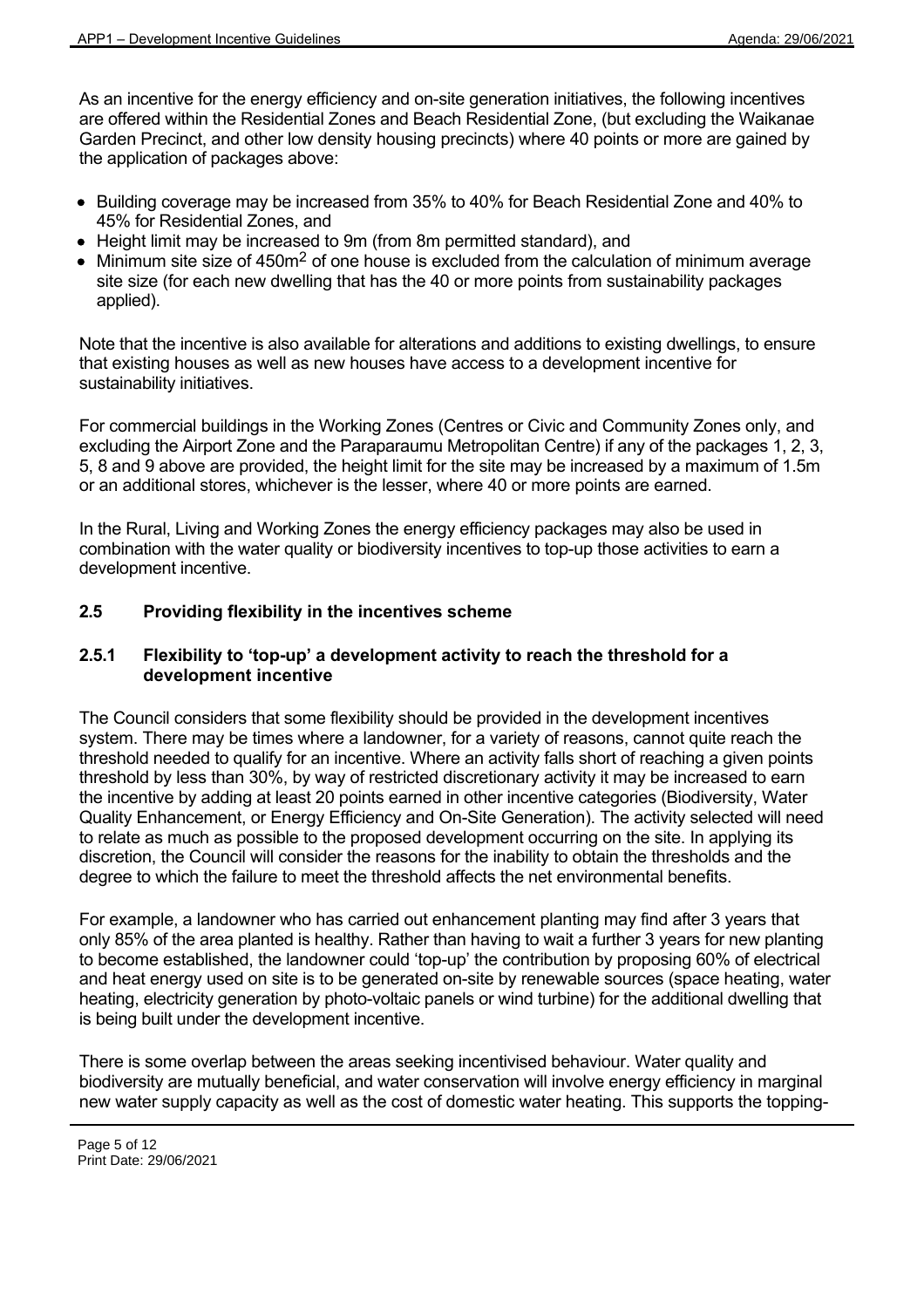up approach to overall sustainability initiatives and also the inclusion of stormwater management and re-use within the energy efficiency activities

### **2.5.2 Alternatives**

A proposed activity may be able to contribute to achieving the purpose of DO-O2 and DO-O18 and the three related policies, i.e. likely to create a benefit for the environment in terms of biodiversity, water quality or energy efficiency and generation, but does not qualify for any of the particular incentives specified. Such a proposal would be a discretionary or non-complying activity, but would also gain some support from Policy NE-P4 – Incentives, which encourages benefits to the natural environment by rewarding them with development incentives.

# **3.0 Implementing the development incentives**

The incentives outlined above need to be supported by a number of procedural practices to ensure the effective and efficient delivery of the incentives tool. These areas of guidance can be grouped under the following headings:

- Application procedures
- Consideration of proposals seeking to obtain a development incentive
- Securing permanent environmental benefits
- Monitoring

# **3.1 Application processes**

### **i) Eligibility**

Any landowner may use the incentives, provided they can provide evidence of carrying out the specified activities according to the conditions set out in the plan rules.

The incentives cannot be applied retrospectively to work carried out before the plan provisions become operative.

However, the Council will accept any 'notices of intention' (see below) lodged once the plan has been notified. This will only occur on the understanding that the landowner accepts the risk that the development incentive provisions may, as a result of submission, decisions and appeals process, be altered or even removed from the finalised plan provisions.

#### **ii) Pre-application meeting**

A pre-application meeting is necessary for applicants wishing to take advantage of a development incentive provided in the Plan. The meeting will provide the opportunity for the Council to discuss with the applicant the development incentive being sought, to check that the proposed activity will be eligible and to outline the nature of additional information that may be required in any resource consent application. This meeting will also provide the Council the opportunity to ask the applicant to consider what actions they will take to ensure that the benefits purported to occur from the activity will in fact occur.

# **iii) Lodging a 'notice of intention' to obtain a planting-based incentive & preparing a**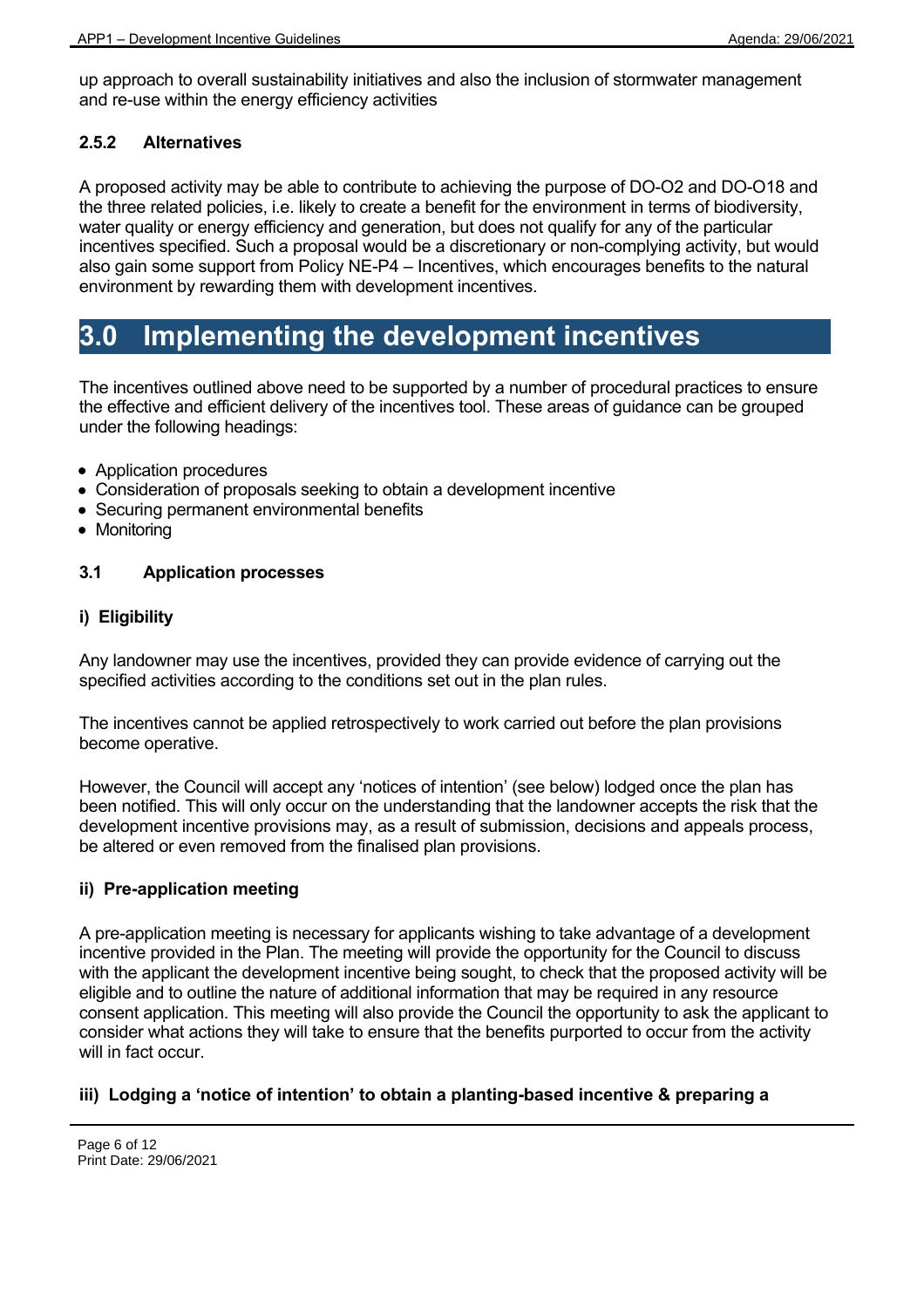# **planting management plan**

This process will be necessary where a landowner or developer proposes to take advantage of any development incentive that involves planting. The requirements of the planting-based incentives are that the planting needs to have been established for a period of at least three years before the Council will 'accept' it for the purposes of obtaining an incentive. Any additional lot (or other incentive) will only be considered by the Council once the planting is established and evidence is provided that it is self-sustaining.

Accordingly, any potential applicant needs to notify the Council that it is starting a planting programme with a view to having it accepted at a future time under the incentives programme. A letter will be sufficient, to be followed up by a meeting with the Council to confirm that the planting management plan will meet the criteria needed for the incentive.

A planting management plan should be prepared by a suitably qualified person, and address the following:

Site characteristics, such as:

- i. The ecological district of the site
- ii. The characteristics of the soil (i.e. clay, silt, loam etc)
- iii. Soil drainage
- iv. Topography and aspect of the area to be planted
- v. Exposure of the site to wind, frost, sunlight and salt spray
- vi. Extent of existing bush or native vegetation on the site and its species composition
- vii. Distance from established bush and the state of the established bush if there is none on the site.

A Planting Plan, which should detail the following:

- i. Purpose of the planting, including hill country erosion control, stream bank erosion, habitat control, habitat restoration, ecological corridor creation, buffer planting to protect the edges of existing bush, water quality enhancement
- ii. Location and extent of planting on a plan
- iii. Site preparation for planting, including stock-proof fencing of areas, weed and animal pest control
- iv. Site planting, including species to be planted, size of plants and where they are to be planted, density of planting, timing of planting, sourcing of plants and fertilisers
- v. Maintenance of planting, including fertiliser, replacement of dead plants, animal and plant pest control, and mulching, and covenants or consent notices protecting the planting in the long-term.

#### **iv) Water Quality development incentive**

In order to confirm the benefits arising from a water quality incentive that does not involve replanting (covered above), the Council will need to review a Stormwater Management Report, which provides the following information:

- a. Location and size of lawfully established existing and proposed impervious areas on the site
- b. Location, design, performance and maintenance of existing and proposed stormwater quality management techniques taking into account: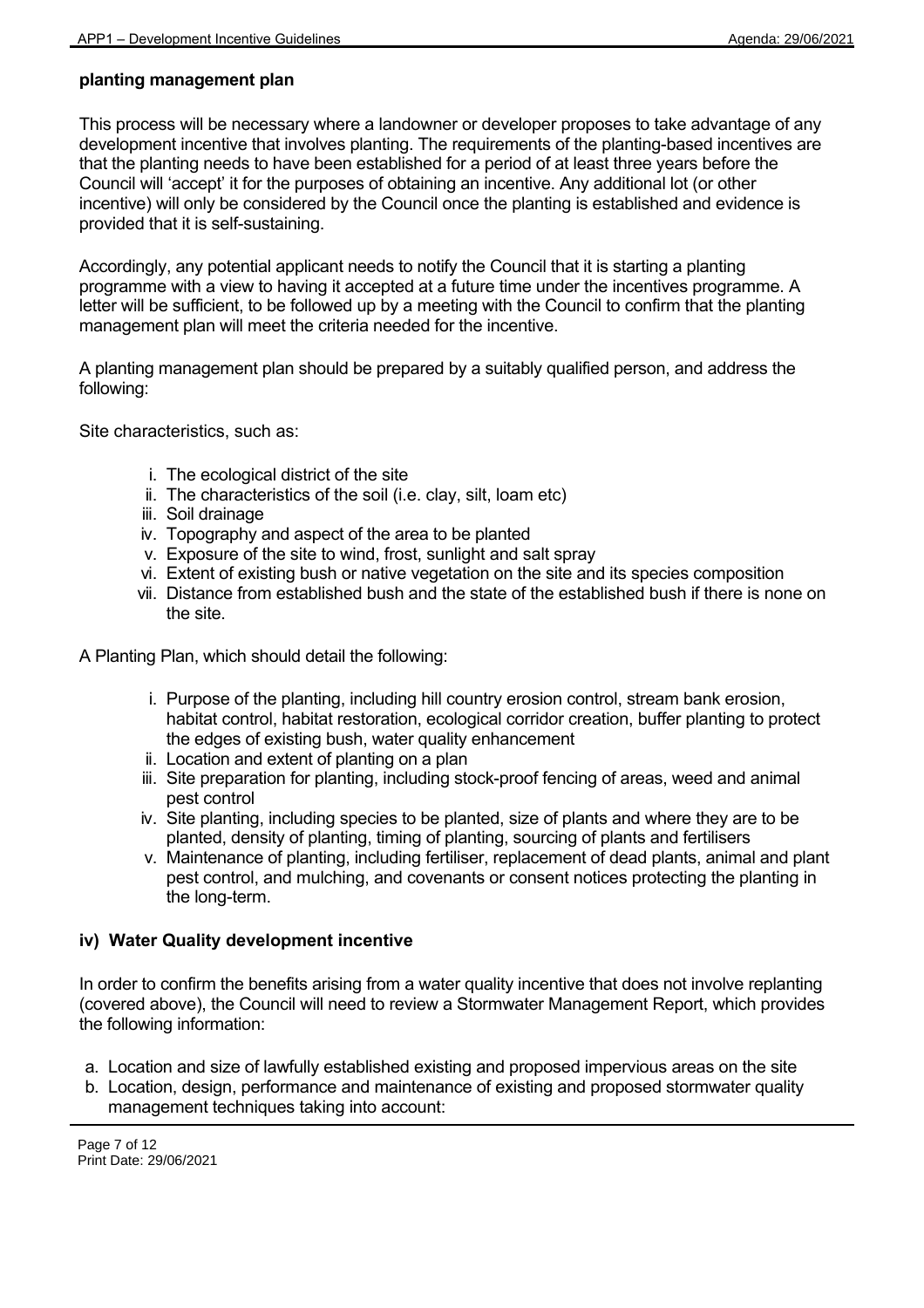- i. The natural drainage patterns of the site to be retained
- ii. Bio-retention to be incorporated into landscaping requirements wherever practicable and to be connected to accessways and parking areas.
- iii. Plant species appropriate to the site and the proposed method of mitigation.
- iv. Sub-surface conditions and appropriate design of retention areas to maximise infiltration and minimise hazards.
- c. Detailed design and calculations for 10% and 50% AEP events
- d. A maintenance schedule for any on-site stormwater devices proposed.

#### **v) Energy Efficiency**

The Council will identify the nature of the information likely to be required at any pre-application meeting.

For residential dwellings, information requirements should generally be as for a building consent, with details of the size and location of the solar panels, solar hot water heating and how they are to be installed and incorporated into the building's electricity / water heating systems.

Additional insulation should be specified on the building plans.

For commercial developments and comprehensive developments, a more in-depth analysis of design performance will be required, generally involving a suitably qualified person. Detailed design calculations will need to be submitted covering the design performance of the building(s), and how design is to maximise the benefits of natural light and ventilation, while controlling solar gain. Alternative energy generation systems will require performance information. Specific design calculations for green roofs are also to be submitted.

#### **vi) Using the development incentive**

There is no time limit on the use of the development right obtained from carrying out a development incentive activity.

#### **vii) The development site**

In most cases, the development site where the development incentive activity takes place will be the same site where the development incentive rights will be used up. For example, an incentive lot created through enhancement planting will be created from the primary lot where the planting took place. A site containing a commercial building where solar panels are proposed will be the site where additional height is provided for.

There will be some exceptions though and it will be within the discretion of the Council to identify early on where it is appropriate to carry out activities beyond the development site. These mainly relate to planting of riparian margins or planting of coastal dunes. In these situations it is conceivable that the planting will occur adjacent to the development site. In these cases, a clear relationship must exist between the site of the planting and the development site. For example, the coastal dune is directly adjacent to the development property, or a stream where riparian planting will occur runs through or is adjacent to the development property (i.e. within a distance of 500m). In instances where the destination site for planting is not owned by the applicant, approval for the planting must be obtained from the relevant landowner(s) and provided to the Council. The planting will need to be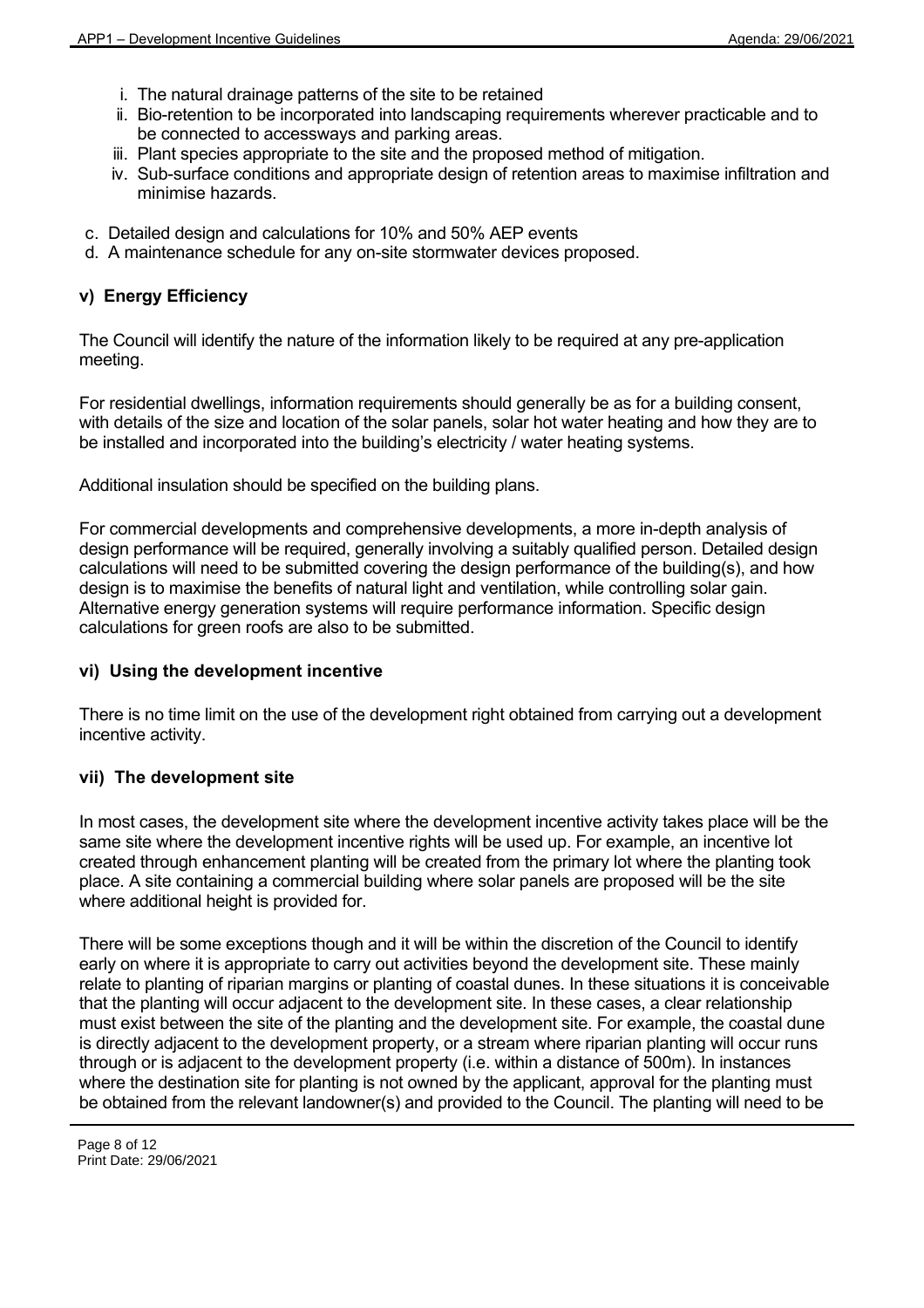protected by a covenant or other long-term legal mechanism.

# **3.2 Consideration of proposals seeking to obtain a development incentive**

# **3.2.1 Council assessment of proposals**

The Council will need to assess proposals for resource consent that seek to take advantage of a development incentive in the same way that it would consider an application for a resource consent.

That is, it must consider whether there are any adverse effects on other parties. The activity will generally be non-notified. It is expected that the involvement of third parties in these types of applications will however be limited, as reducing the likelihood of third party involvement was a consideration in selecting the type of incentives to be offered in the Plan.

In making the substantive decision, the council will need to expand its usual considerations, by assessing whether the activity carried out meets the criteria for the incentive development activity.

This consideration will fulfil the need to assess whether the Plan's incentive objective and policies are met by a proposed development.

The pre-application process should have identified the information required to be submitted with the application to demonstrate compliance. The Council will need to independently assess the information and establish whether the benefits that are expected to have accrued from carrying out the activity have in fact occurred (in the case of enhancement planting), or whether the proposed activities are designed in such as way as to be sure that the benefits will occur (e.g. water quality treatment devices).

Applications that have identified (or volunteered) mechanisms to ensure that the benefits will be permanent will have a greater likelihood of success against the relevant policies.

# **3.2.2 Transferable development rights not provided for**

The development incentive scheme does not provide for transferable development rights. The development incentive right must be used on the '*development site'* which relates to the activity being carried out, with limited exceptions where it can extend onto adjacent land if that land can better achieve the intent of the incentive provision, for example a connection into an existing ecological corridor..

# **3.3 Securing permanent environmental benefits**

# **3.3.1 Consent conditions**

In considering consent conditions, the Council will need to identify the best mechanism to ensure that planned activities (to obtain a development incentive) are actually carried out in order to secure the net benefits. Conditions of consent will relate to:

- Activities to be undertaken in accordance with application (e.g. installation of devices)
- Ongoing legal protection and maintenance of any restored or enhanced area (pest control, weed control, fencing) including implementation of management plans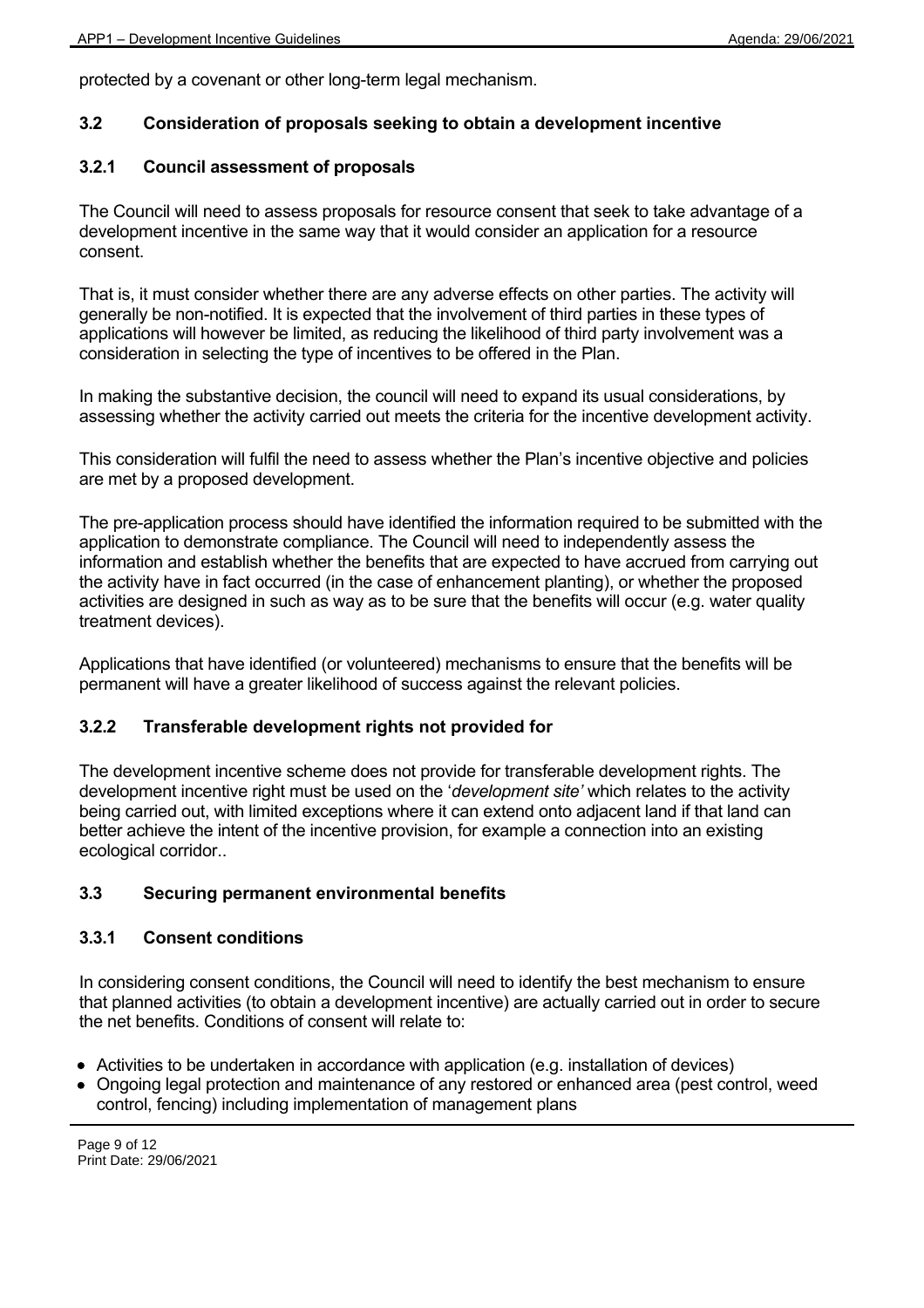$\bullet$  Ongoing maintenance and operation of any device required to qualify for incentive  $-$  e.g. solar panels, stormwater treatment devices. This may involve surrendering easements to the council, in some situations, so as to allow for inspection and monitoring.

The applicant will be responsible for meeting all costs involved in complying with the conditions of consent.

# **3.3.2 Ongoing legal protection**

Appropriate legal mechanisms will be required to ensure permanent benefits are achieved. All legal agreements shall be prepared by a solicitor at the applicant's expense. The type of legal agreement to be used can be discussed at the pre-application meeting and the outcomes achieved by the legal instrument will inform the consideration of the consent application.

### **i) Covenants**

#### Restoration and enhancement areas

Any area restored or enhanced which has been used to qualify for a development incentive must be subject to physical and legal protection in perpetuity.

A covenant shall be registered against the title under the Land Transfer Act 1952 which requires that the fencing of the restoration area is maintained to a stock-proof standard and remains undisturbed from any earthworks or structures; that restoration planting and ongoing maintenance occurs in accordance with the approved planting plan; that weeds and pests are controlled; and that all existing trees and any re-vegetation of the area shall be protected.

#### Water quality treatment devices

 A covenant shall be registered against the title as to the location and purpose of the water quality treatment device, the required maintenance schedule and that the device can only be removed with Council's approval. The effect of such covenant shall be to ensure the efficient future functioning and ongoing maintenance of the on-site stormwater management system.

#### Energy efficiency and generation

A covenant shall be registered against the title under the Land Transfer Act 1952 as to the location and purpose of the energy efficiency feature, the required maintenance schedule (if applicable) and that the feature can only be removed with Council's approval. This would only apply to solar waterheating, and solar or wind electricity generating systems. It would not apply to other appliances or fixtures and fittings. The effect of such covenant shall be to ensure the efficient future functioning and ongoing maintenance of the on-site energy feature.

#### **ii) Consent notices**

Where the applicant seeks to utilise a development incentive through carrying out a subdivision, including comprehensive site redevelopment, a consent notice may be used in order to secure the same outcomes as a covenant. Consent notices shall also be used to prohibit any further subdivision of the new lots or existing lot with additional dwelling, either for an agreed period or in perpetuity. The consent notice shall be in place before the issue by the Council of a Certificate of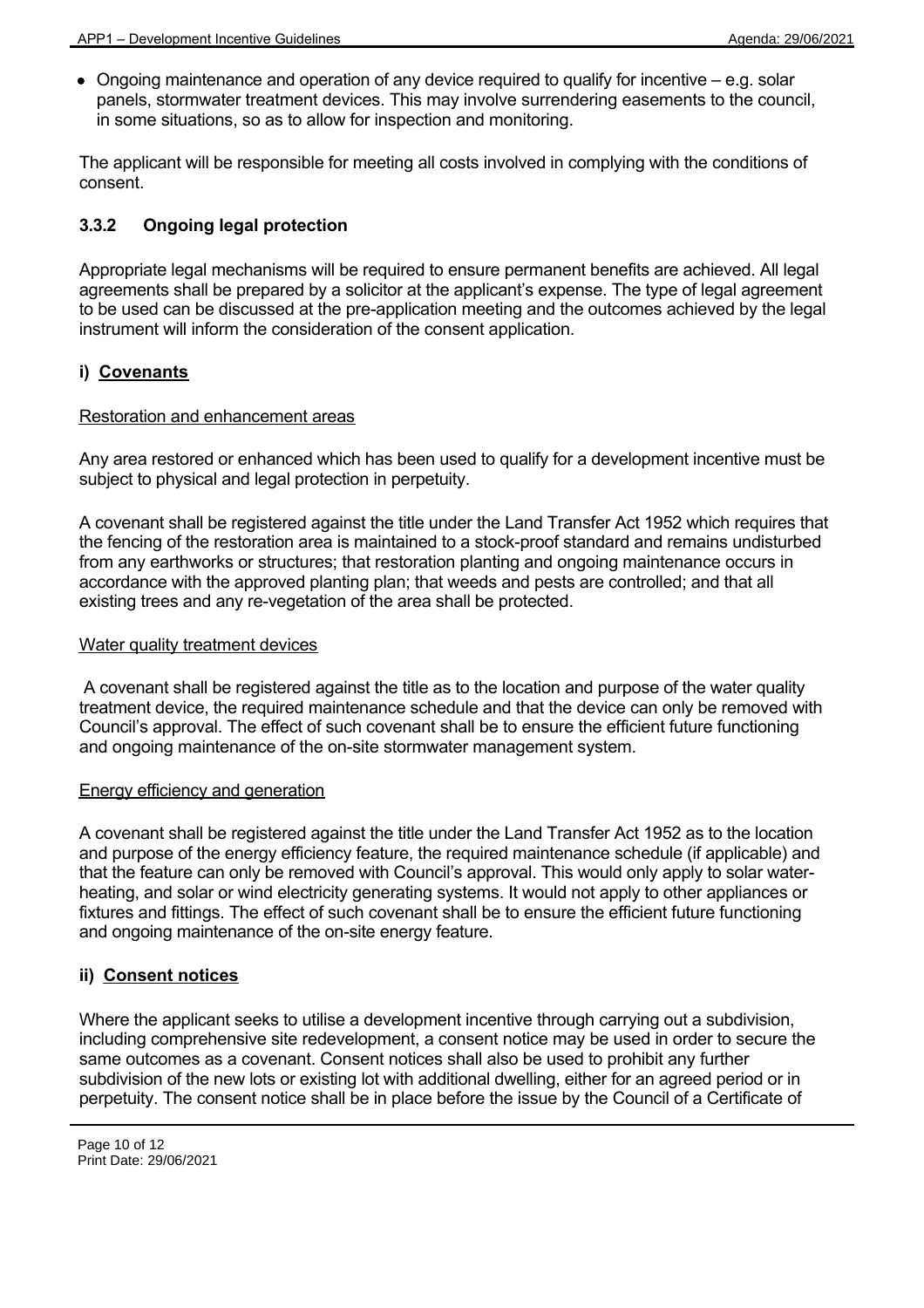Compliance for the subdivision pursuant to Section 224(c) of the RMA.

# **iii) Bonds**

A bond may be payable instead of a consent notice or a covenant without bond. This will generally apply if there are elements of uncertainty regarding the continued operation and effectiveness of any measures taken, or the financial implications of rectifying failures in operation and maintenance are significant. Any bond will need to be registered under the Land Transfer Act 1952; i.e. it will be registered on the Record of Title and bind all subsequent owners of the land. Bonds may be given for the performance of consent conditions including:

- Conditions relating to the alteration or removal of structures (e.g. photo-voltaic panels)
- Conditions relating to remedial, restoration or maintenance work (e.g. wetland restoration, maintenance of stormwater treatment devices)
- Conditions relating to ongoing monitoring of long-term effects (e.g. success of planting, energy usage figures).

A bond may not be required if long term outcomes are considered to be more certain or the financial implications of rectifying failures in operation and maintenance are not significant (however a covenant will still be required). Examples may include:

- Planting has been established for 3-5 or more years, is considered to be self-sustaining, has eliminated pests and has 75% canopy closure
- Features requiring little or no ongoing maintenance e.g. insulation, ventilation, sunlight access, some stormwater devices.

# **3.4 Monitoring Programme**

# **3.4.1 Ecological Restoration**

Monitoring needs to be undertaken at 3 and 5 years, as it takes between 3-5 years before native replanting is well established and certainty of survival is assured. The following needs to be monitored by the applicant and reported to the Council:

- Survival rates: this is because the Council requires a 90% survival rate which is thought to be appropriate to ensure that the replanting will become ecologically viable.
- Size of plants: this is an indication of the health of the plantings. The greater the growth, the healthier the planting and therefore the more likely a planting is to survive.
- Canopy closure: if a planting is healthy, canopy closure should occur at year 3, although it can take to year 5 if the conditions of the site are particularly harsh. Therefore, this is an important indication of the health of the planting.

Replacement of plants which do not survive is important to ensure that gaps are not created which could allow weeds to enter the planting and to ensure that there is an adequate canopy cover in the long term.

# **3.4.2 Water Quality**

Monitoring of effectiveness is not needed due to the difficulties of assessing performance. However consent conditions will still be monitored e.g. the devices are operating as consented and